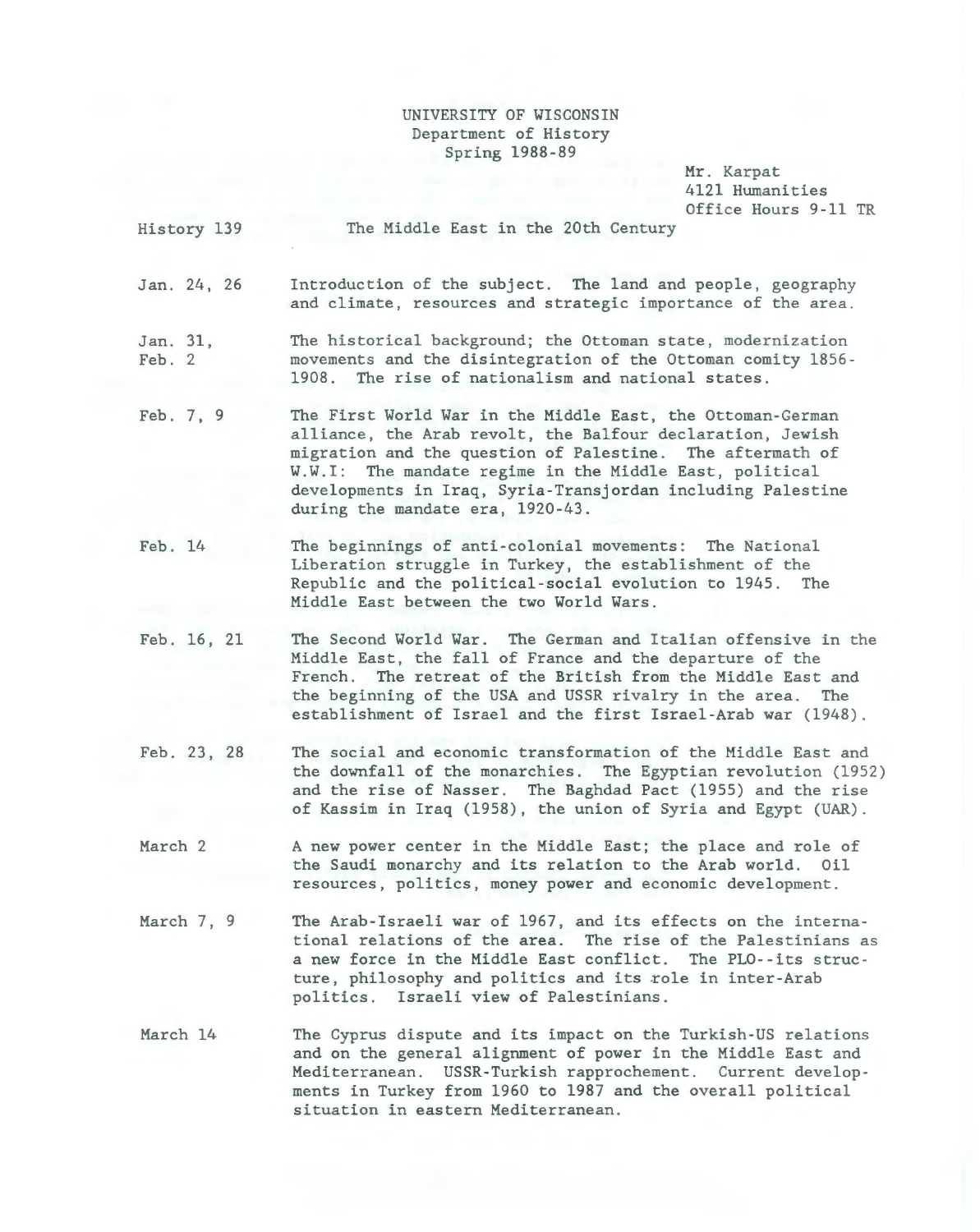History 139

March 16 The Arab-Israeli war of 1973, the oil crisis and its impact on the relations of the United States and West Europe with Israel and the Arab countries. The Geneva conference, the United Nations involvement, and the Israeli-Egyptian agreements for the evacuation of the Sinai, the Egyptian-Syrian rift.

- March 17-27 Spring Recess.
- March 28 Film.
- March 30 Mid-term Exam.
- April 4 The Egyptian-Israeli dialogue. Sadat-Begin talks, the agreements of Camp David, the Egyptian-Israeli peace treaty and the negotiations on the Palestinian autonomy. The unfulfilled peace expectations.
- April 6 The Lebanese conflict (1976) and its background. The Syrian intervention--its socio-cultural causes and implications for the political future of the Middle East. The second Lebanese conflict, Israeli occupation and retreat of South Lebanon, American intervention and retreat, the rise of the Amal and the current situation.
- April 11, 13 The rise of the Islamic fundamentalism in the Middle East. Iran on the path to revolution. The "modernization" policy of the Shah of Iran, the Constitutional crisis, the populistreligious upheaval in 1979 and the end of the monarchy. Khomeini's rule and conflict with the USA. Problems and conflict among Iran's neighbors, Turkey and Afghanistan.
- April 18, 20 The Iran-Iraqi war and the USA attitude towards the belligerants: arms sale to Iran. The internal developments in Iran. The Gulf States (United Arab Emirates, Kuwait, Bahrein, Oman).
- April 25, 27 The Palestinian uprising and the Israeli response. USA recognition of PLO.
- May 2, 4 The Soviet opening to the Middle East and relations with the Arab countries and Israel.
- May 9, 11 Review of the material.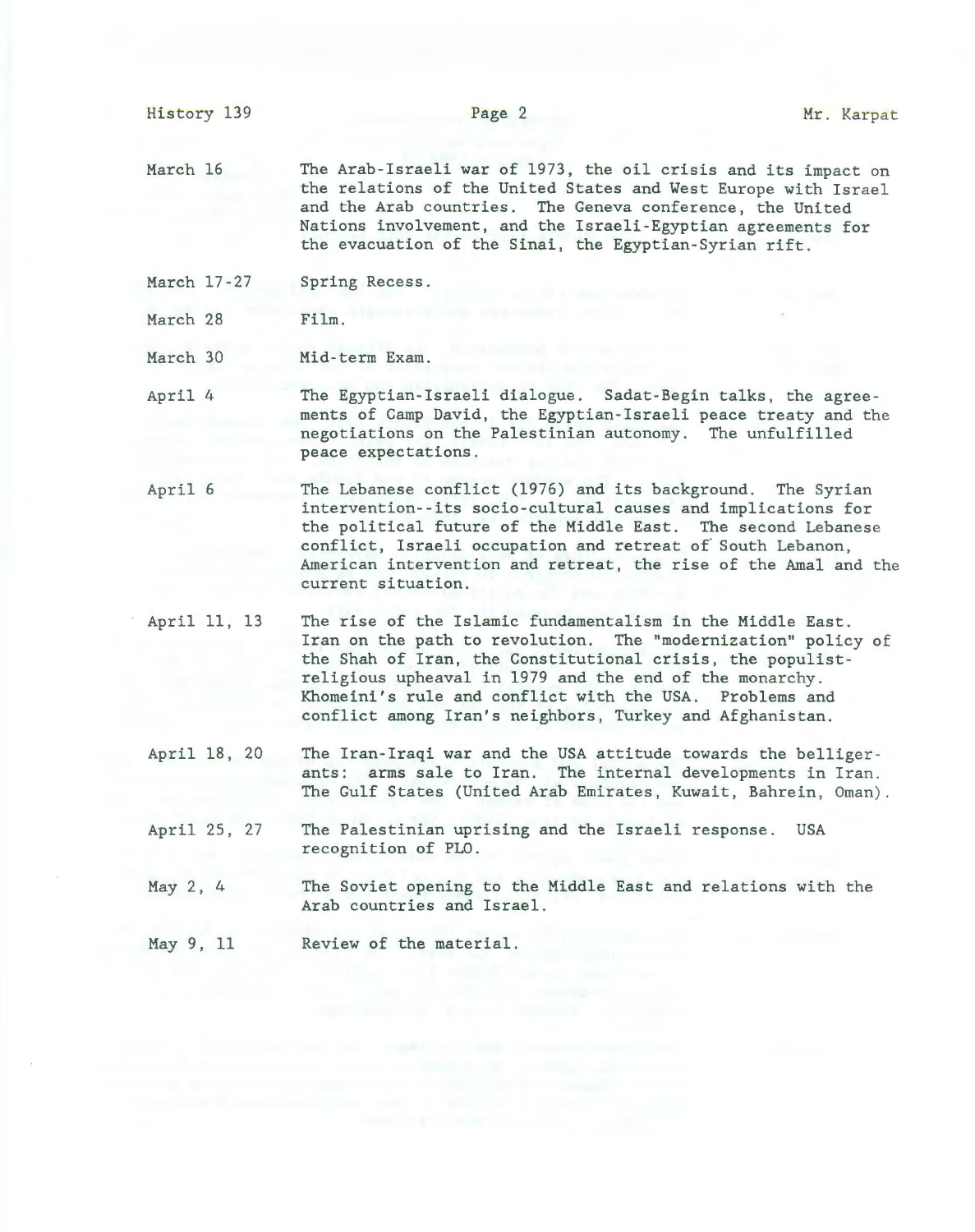## Selected Bibliography For Book Reviews

| Α.             | <b>IRAN</b>        |                                                                            |
|----------------|--------------------|----------------------------------------------------------------------------|
|                | ı.                 | Homa Katouzian, "The Political Economy of Modern Iran 1926-1979."          |
|                | 2.                 | Roy Mottahedeh, "The Mantle of the Prophet."                               |
|                | 3.                 | Bahman Mirumand, "Iran: The New Imperialism In Action."                    |
|                | 4.                 | Fred Halliday, "Iran: Dictatorship and Development."                       |
|                |                    | 5. Kermit Roosevelt, "Countercoup, CIA Coup in Iran."                      |
|                | 6.                 | Mohamad Reza Pahlavi (Formerly, Shah of Iran), "Answer To History."        |
|                | 7.                 | Ashraf Dehghani, "Torture and Resistance in Iran."                         |
|                | 8.                 | Bijan Jasani, "Dependent Capitalism in Iran."                              |
|                | 9.                 | Michael M. J. Fischer, "Iran: From Religious Dispute to<br>Revolution."    |
|                | 10.                | Shaul Bakhash, "The Reign of Ayatollahs."                                  |
|                | 11.                | Azar Tabari, "In the Shadow of Islam: The Women's Movement in Iran."       |
|                | 12.                | Assef Bayat, "Workers and Revolution In Iran."                             |
| B <sub>o</sub> | ISRAEL AND ZIONISM |                                                                            |
|                | ı.                 | Maxime Rodinson, "Israel: The Colonial Settler State."                     |
|                | 2.                 | David Ben-Gurion, "Israel: Years of Challenge."                            |
|                |                    |                                                                            |
|                | 3.                 | Abba Eban, "My People: The Story of the Jews."                             |
|                | 4.                 | Y. Beck and D. Zohar, "A Zionist Anthology."                               |
|                | 5.                 | Walter Laquer, "A History of Zionism 1600-1918."                           |
|                | 6.                 | Chaim Weizmann, "Trial and Error: The Autobiography of Chaim<br>Weizmann." |
|                | 7.                 | Ehud Ben Ezer, "Unease in Zion."                                           |
|                | 8.                 | Moshe Davis, "Zionism in Transition."                                      |

10. Saul Friedlander and Mahmond Hussein, "Arabs and Israelis: A Dialogue."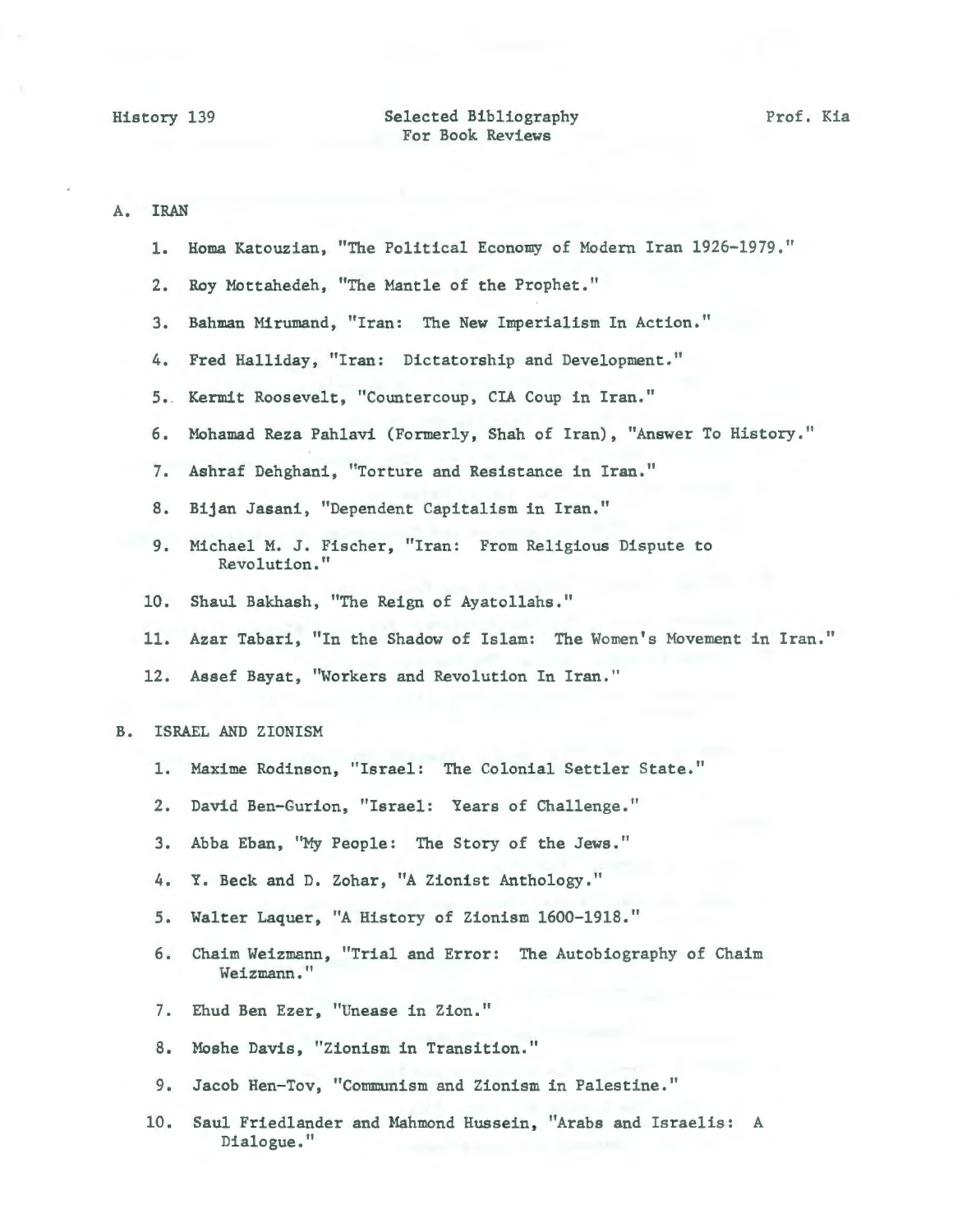- 11. M. Gordon Leven, Jr. "The Zionist Movement in Palestine and World Politics."
- 12. Cheryl A. Rubenberg, "Israel and the American National Interest . "
- 13. Paul Findley, "They Dare To Speak Out."
- 14. Benjamin Beit-Hallahmi, "The Israeli Connection."
- C. PALESTINIANS AND THE ARAB-ISRAELI CONFLICT
	- 1. Ibrahim Abu-Lughod, "The Transformation of Palestine: Essays on the Origin and Development of the Arab-Israeli Conflict."
	- 2. Elis T. Zureik, "The Palestinians in Israel."
	- 3. Rosemary Sayigh, "Palestinians: From Peasants to Revolutionaries."
	- 4. Edward Said, "The Question of Palestine."
	- 5. Y. Porath, "The Emergence of the Palestinian Arab National Movement 1918-1929."
	- 6. Shlomo Arineri, "Israel and the Palestinians."
	- 7. Michael Curtis, "The Palestinians: People, History, Politics."
	- 8. Thomas Kierman, "Arafat, The Man and the Hyth."
	- 9. Joy Bonds, "Our Roots are Still Alive, The Story of the Palestinian People."
	- 10. Noam Choms Pey, "The Fateful Triangle, The United States, Israel, and the Palestinians."

## D. TURKEY

- 1. Kemal H. Karpat, "Turkey's Politics."
- 2. Ergun Ozbudun, "Social Change and Political Participation in Turkey."
- 3. Jacob M. Landau, "Radical Politics in Modern Turkey."
- 4. C. H. Dodd, "Politics and Government in Turkey."
- 5. , "Democracy and Development in Turkey."
- 6. Kemal H. Karpat, "Social Change and Politics in Turkey. "
- 7. F. Frey, "The Turkish Political Elite."
- 8. W. M. Hale, "Aspects of Modern Turkey."